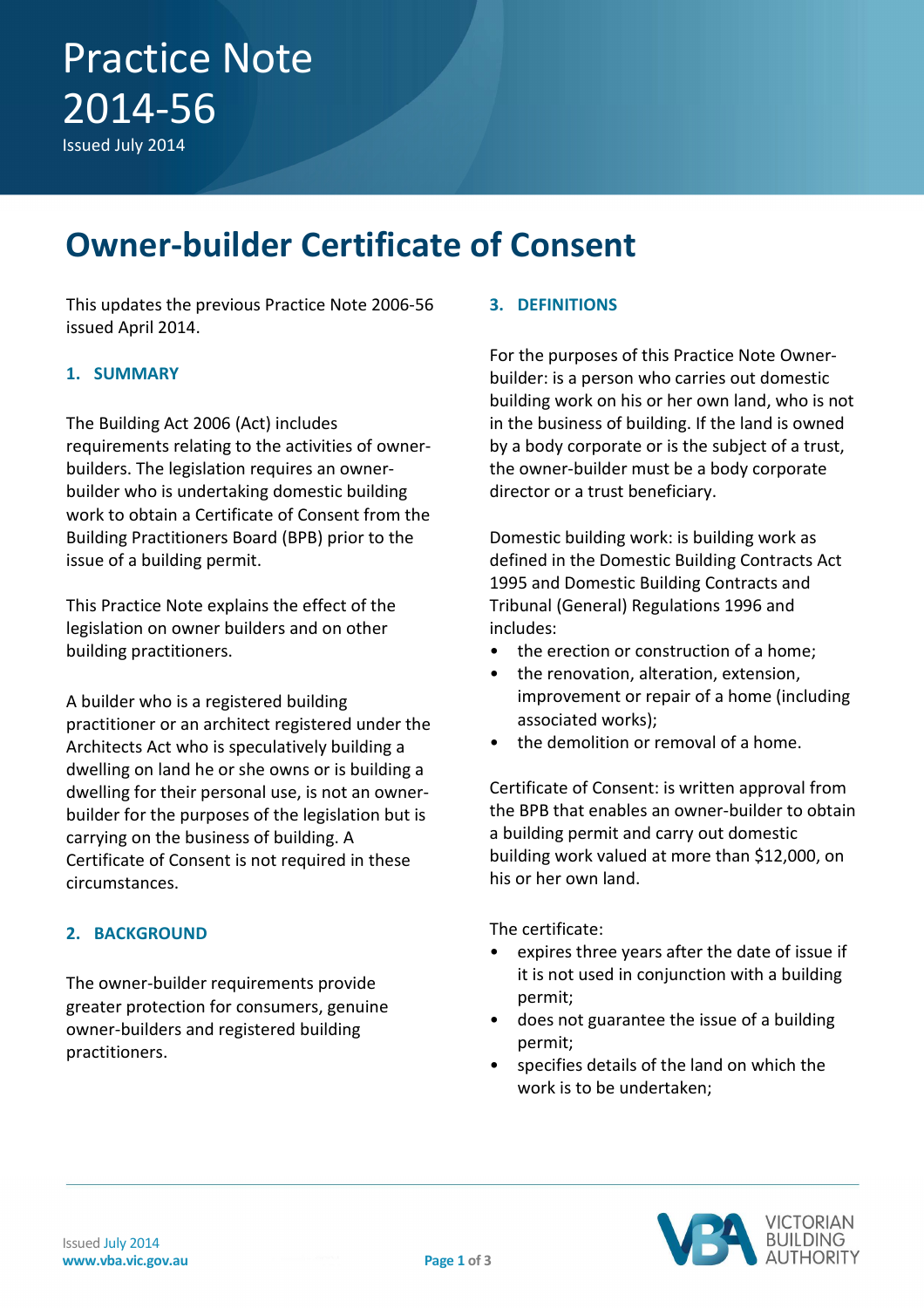# Practice Note 2014-56

- details the type of building work to be undertaken;
- details all the owners of the property.
- Estimated cost of building works.

Further information is available from the Victorian Building Authority and the Ownerbuilder Application Kit, which provides details about the Certificate of Consent application and approval process.

### **4. RELATING A CERTIFICATE OF CONSENT TO A BUILDING PERMIT APPLICATION**

When considering a building permit application for domestic building work that has a value more than \$12,000 the relevant building surveyor (RBS) must be satisfied that:

- the work is to be carried out by a builder who is registered and can provide a major domestic building contract and insurance to the owner; or
- the work is to be carried out by a registered builder or architect on land he or she owns; or
- the work is to be carried out by an ownerbuilder who has been issued with a Certificate of Consent; or
- the applicant is the Director of Housing within the meaning of the Housing Act 1983.

The RBS should check for consistency between the information provided in the application and the Certificate of Consent including:

- the address of the land on which the domestic building work is to be carried out;
- the name(s) of the property owner and the person issued with the Certificate of Consent;
- the description of the domestic building work proposed.

If the information is inconsistent, the owner is responsible for clarifying any inconsistency, which may include obtaining a suitable

Certificate of Consent.

File notes and documents provided in support of the application should be retained in case of any subsequent appeal or dispute concerning the issue of (or refusal to issue) a building permit.

#### **5. RESPONSIBILITIES OF THE OWNER-BUILDER**

An owner-builder making application for a building permit for domestic building work must provide the RBS with a related Certificate of Consent.

Owner-builders must carry out domestic building work in compliance with the National Construction Code and all relevant standards. They effectively assume the responsibilities, risks and liabilities of a registered building practitioner.

When an owner-builder engages a building practitioner to undertake any building work valued over \$5,000, the practitioner must comply with the Domestic Building Contracts Act 1995. That is, the practitioner must be registered and provide a major domestic building contract.

The owner-builder should retain the names and insurance details of all registered building practitioners engaged on the work. If a change of builder occurs after the issue of the building permit, both the owner-builder and the registered builder must give written notice to the RBS.

The owner builder is responsible for the installation of the site identification sign.

#### **6. RELEVANT BUILDING SURVEYOR RESPONSIBILITIES**

The RBS should: